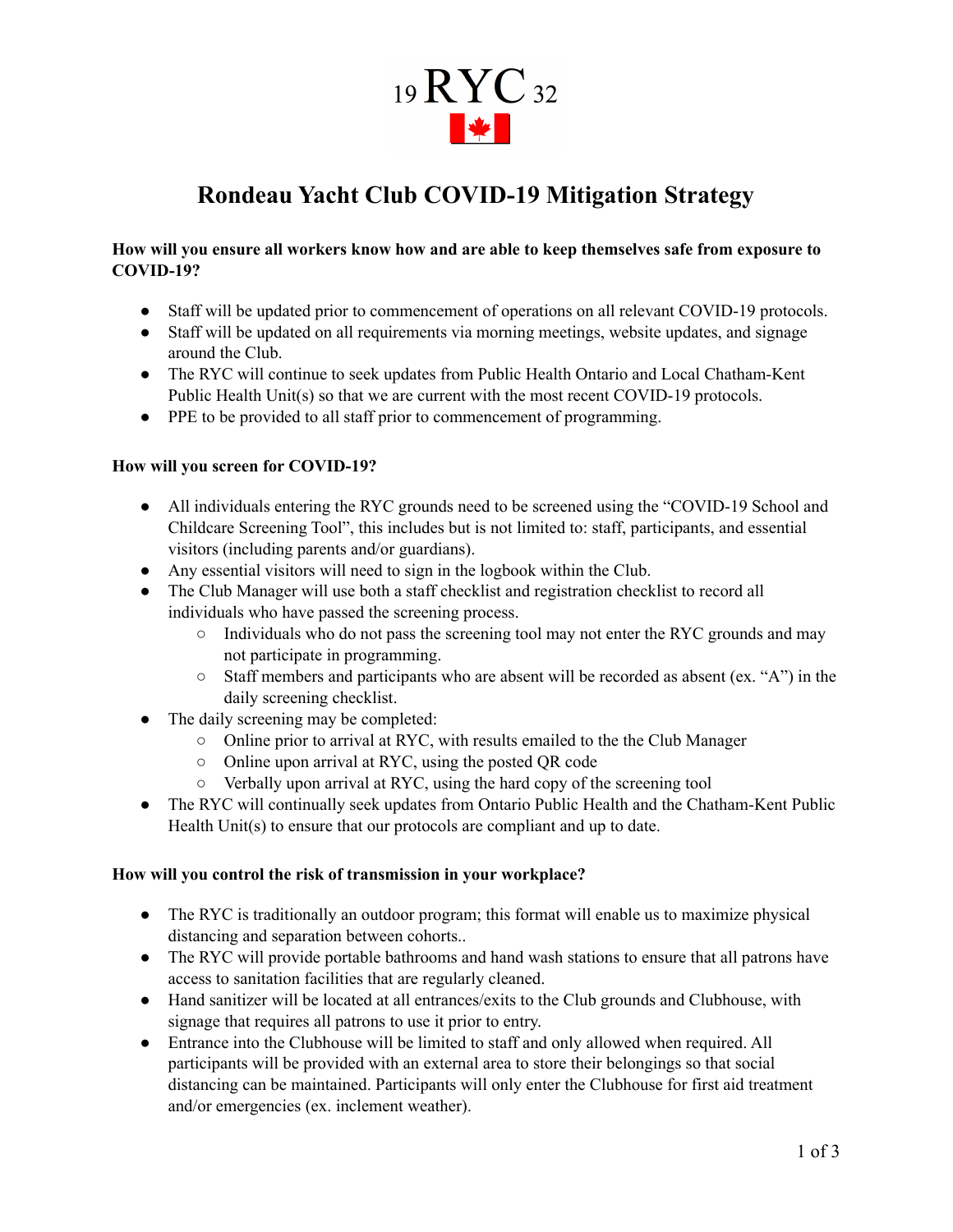

- Daily staff meetings will be held to ensure that all staff are able to provide their opinion on current procedures and protocols and suggestions for improvement.
- All individuals are required to wear a non-medical mask while on the RYC grounds and maintain 2 metres physical distancing outdoors, including in Pick Up/Drop Off area.
- All staff must wear a surgical mask and/or face shield, with reasonable exceptions for medical conditions. In the event a surgical mask and/or face shield cannot be worn, physical distance must always be maintained to minimize risk to others.
- All staff must wear a surgical mask **and** eye protection (e.g., a face shield, safety glasses, or goggles) when unable to maintain physical distance of at least 2 metres or engaging with an individual who is not wearing a mask.
- All participants in grades 1 (as of September 1, 2021) and above are required to wear well-fitting masks (e.g., non-medical) while indoors.

## **What will you do if there is a potential case, or suspected exposure to, COVID-19 at your workplace?**

- If the RYC is advised that one of our staff has tested positive for COVID-19 due to exposure at the workplace, or that a claim has been filed with the Workplace Safety and Insurance Board (WSIB), we will give notice in writing within four days to:
	- Ministry of Labour, Training and Skills Development
	- Chatham-Kent Public Health Unit
- The RYC will report any occupational-acquired illnesses to the WSIB within three days of receiving notification of the illness.
	- The RYC requires all patrons and staff to provide detailed contact information prior to admittance into the Club grounds and program; this will ensure we have all required documentation in the event of a positive case.
- Should any individual on Club grounds begin to show symptoms, they will be immediately isolated from their cohort. The outdoor nature of our program makes it easy to find space to quarantine individuals until they can be picked up and leave the site (ex. bench on front deck close to Club Manager's office).
	- The Club Manager will arrange to clean and disinfect the isolation area after the symptomatic individual is picked up, as well as any other areas where this individual was present, as soon as reasonably possible.
	- The Club Manager will prepare of a list of participants, staff, and any other essential visitors who were in contact with or in the same cohort as the symptomatic individual to give to local public health (when requested), should the individual test positive or become a probable case (e.g., they are symptomatic and their household member tests positive).

#### **How will you make sure your plan is working?**

- The RYC will schedule a review of the COVID-19 Mitigation Strategy and Workplace Safety Plan on a weekly basis.
- Daily staff meetings will ensure that staff members are given a forum to voice their opinion on the plan and the current controls in place at the RYC.